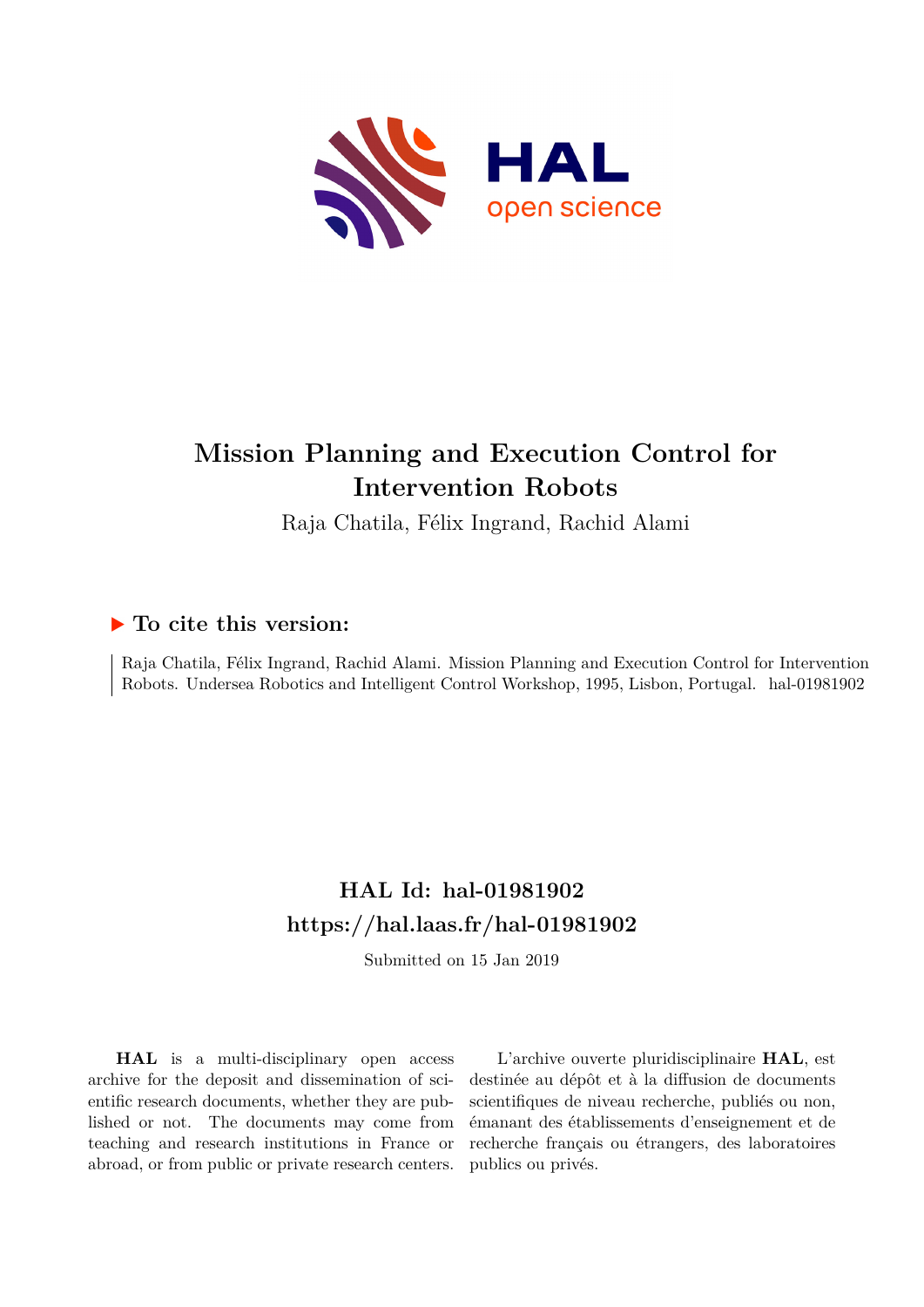# Mission Planning and Execution Control for Intervention Robots

Raja Chatila François Félix Ingrand Rachid Alami Laboratoire d-Analyse et d-Architecture des Systemes du CNRS LAAS - CNRS 7, Avenue du Colonel Roche 31077 Toulouse Cedex - France e-mail: {raja, felix, rachid}@laas.fr

Abstract: We describe in this paper a complete architecture for action planning and execution for in tervention robots The architecture is based on a de composition of the robotic system into a Ground Sta tion that embeds the functions for mission planning and teleprogramming-teleprogramming-teleprogramming-teleprogramming-teleprogramming-teleprogrammingremote robot. This last system is decomposed into two main levels: a "decisional level" that interprets the mission according to the actual execution context and controls its execution by a "functional level" embedding the necessary processings for action and per ception The decision The decision The decision The decision The decision The decision The Decision The Decision procedural reasoning system that will be presented

## Introduction

Applications such as planet or submarine explo ration require a specific class of robots we call "Intervention robots". Such robots have to perform nonrepetitive and time-constrained tasks in ill-known environments- with specified communication and communication tion delays and the context-tion of the context of the context of the context of the context of the context of sical telephone as well as well as telephone and the property of  $\mathbb{P}^1$ proaches with a human operator in the control loop are not adequate [5] because the environment is not known well enough beforehand to simulate or model it-too dynamic too dynamic too dynamic too dynamic too dynamic too dynamic too dynamic too dynamic too dynamic

The global functional architecture we propose is composed of an Operator Station and an on-board Robot Control System Figure The Operator Sta tion includes the necessary functions to allow a human operator to build an executable mission-build and the mission-build and the mission-build and the mission-build and the missionthat can be interpreted by the Robot Control System, and to supervise its execution

The process of building an executable mission is decomposed into two phases which correspond to two different levels of abstractions and to different planning techniques

- a phase called mission planning which pro duces a mission plan-based on the partially plan-based on the particle of particle and particle of particle of ordered steps that will allow the robot to achieve a given goal
- 2. a phase called "teleprogramming" that consists in refining the steps in the mission in terms of



Figure 1: Architecture for Remote Intervention Robots

tasks that can be interpreted and then executed by the robot

Mission planning must be performed at the Opera tor Station because the determination of the goal itself is based on the human interpretation of the working environment. Depending on the nature of the mission and its diculty- and the amount of information available at planning time- an executable mission can range from an elementary step including every detail in the robot actions-between the robot actions-between the robot actions-between the robot actions-between the

Teleprogramming is also a planning phase as it is based on a projection into the future However-However-However-However-However-However-However-However-Howeverplanning phase relies upon specialized planners eg- a geometric motion planners planners action planner of the planners of the planners of the planners of the planne ner that are able to take into a control of the second term in an explicit term in an explicit term in an explicit term in an explicit term in an explicit term in an explicit term in an explicit term in an explicit term in way, the interactions between the robot and its environment and its environment ronment. The key aspect for an intervention robot is that this programming phase must be performed us ing partial and inaccurate information about the robot world- and about the consequence of the robots activities and tions This means that the resulting program must rely on sensor-based actions to allow the robot to constantly adapt its execution (e.g. feature tracking) and take appropriate actions when it detects any discrep

<sup>\*</sup> This paper has appeared in the "Undersea Robotics and Intelligent Control-United March 2014, and the proceeding March 2014, and the control-United March 2014, and the bon, Portugal.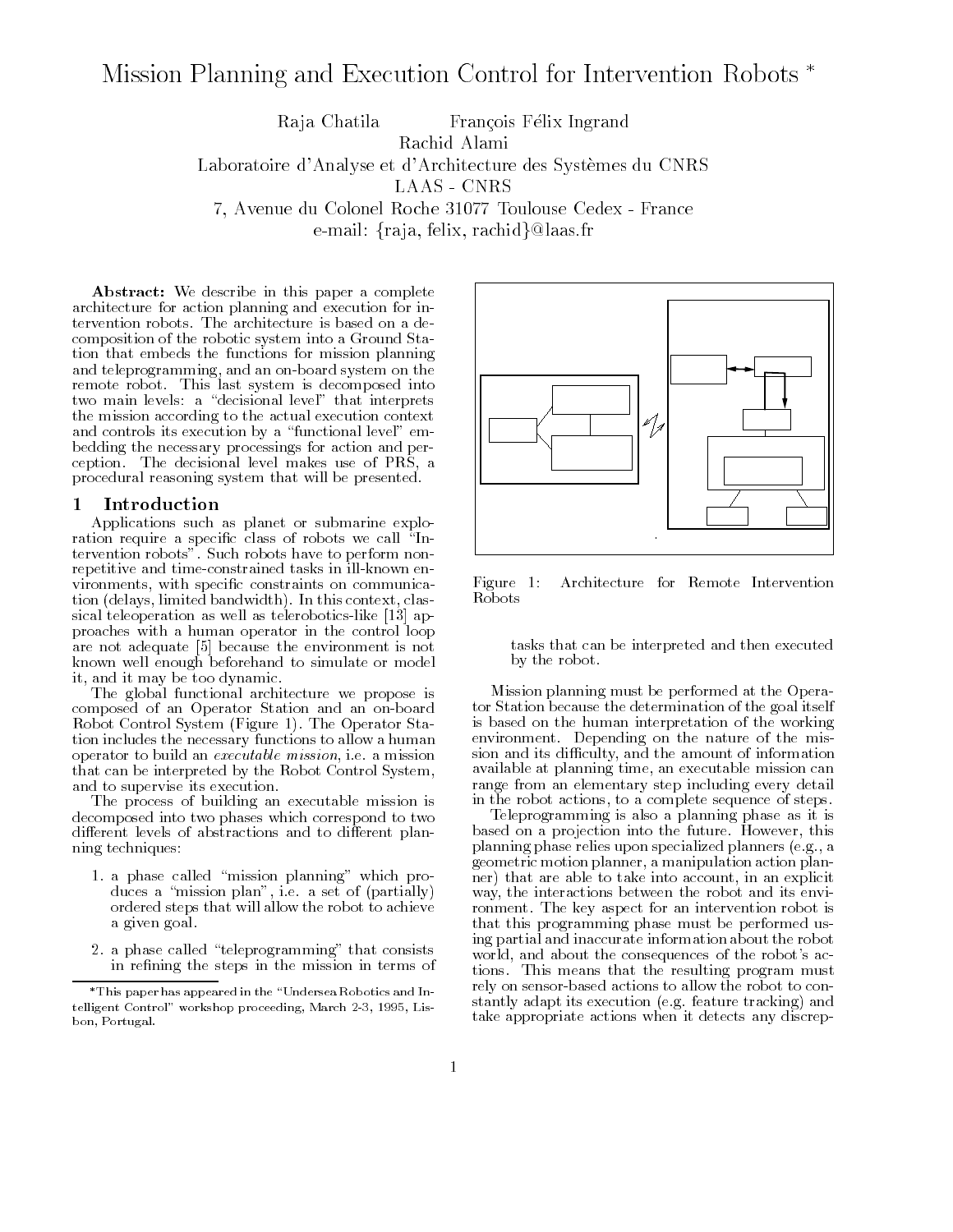ancy between between the planned and the actual state of the world

Onboard the remote robot itself- online planning and reasoning is necessary to adapt efficiently to the actual execution context because of the sparsity or uncertainty of knowledge This is for example the case when the environment is gradually discovered by the robot

We propose an architecture that answers the re quirements for robot autonomy composed of a func tional level embedding the robot sensing and acting capacities, including close a decip processes, and a decip sional level based on a layered plan-based framework that integrates interaction between deliberation and action  $[4]$ .

We shall focus on this aspect of embedded control and supervision-describe the use of PRS Processes of Processes of Processes of Processes of Processes of Proces dural Reasoning System-System-System-System-System-System-System-System-System-System-System-System-System-System-System-System-System-System-System-System-System-System-System-System-System-System-System-System-System-Sys a tool for implementing the interaction between de liberation and reaction  $\mathbb{R}^n$  and its implementation  $\mathbb{R}^n$ CPRS that we use- provides tools and mechanisms to represent and execute plans- scripts and proceduresie- conditional sequences of actions which can be run to achieve given goals or to react to particular situa tions.

### Deliberation and Action in the Robot Svstem System and the system of the system of the system of the system of the system of the system of the system of the system of the system of the system of the system of the system of the system of the system of the system of t

In the robot architecture-the robot architecture-the Supervisor interacts interacts interacts in the Supervisor interacts in with the other layers and with the refinement planner. The other layers are viewed as a set of processes which exchange signals with the supervisor. These processes correspond to the actions of the agent as well as events associated with environment changes independent from robot actions

The refinement planner is given a description of the state of the world and a goal resulting from the teleprogramming phase eg- to reach a given location with some constraints on the motion); it produces a process the sequence of motions and perceptions and perceptions are accepted for the sequence of  $\sim$ tions to take). One criterion that should be considered when speaking about planning is the "quality" of the produced plan which is related to the cost effectiveness of achievement of a given task or objective (time, energy- - and to the robustness of the plan- ie- its ability to cope with non-nominal situations. This last aspect is one of the motivations of our approach. besides providing a plan- the planner should also provide a set of execution "modalities" expressed in terms of:

- tion These directions may be considered as meta-knowledge for the supervision of execution.
- description of situations to monitor and the approximation  $\mathbf{r}_\mathbf{p}$ propriate reactions to their occurrence in order to prepare a more effective robot behavior to some possible events; such reactions are immediate represent actions with actions with a corrections with a corrections of the corrections of the corrections of the corrections of the corrections of the corrections of the corrections of the corrections of the correct out questioning the plan- or requests for re planning

The activity of the supervisor consists in monitor ing the plan execution by performing situation detec tion and assessment and by taking appropriate deci sions in real time- ie- within time bounds compatible with the rate of the signals produced by the processes and their possible consequences

The responsibility of "closing the loop" at the level of plan execution control is entirely devoted to the su pervisor In order to achieve it-the supervisor in order to achieve it-the supervisor makes the supervisor makes use only of deliberation algorithms which are guar anteed to be time-bounded and compatible with the dynamics of the controlled system

This execution control is done through the use of the plant and its executive model and its execution who well as well as situation-driven procedures embedded in the supervisor and independent of the plan. These procedures are predefined at design phase. They can take into account the current goal and plan when they are exe cuted- by recognizing specic goal or plan patterns

The execution processes are represented by finite state automata FSA In the FSA we use- the set of allowed external signals correspond to all the actions that can be taken by the supervisor Similarly- the set of possible internal signals correspond to all environ ment changes that could be perceived by the supervi sor. The execution processes are embedded in robot modules controlled by an "Executive" implemented as a compiled  $\upsilon$  rule based-system, that produce a bounded-depth decision tree

It is important to note that the supervisor is not just an interpreter that would execute a "reactive plan" composed of the plan and modalities produced by the processes and supervisor and position actually makes evaluations of the supervisor of the supervisor of the supervisor of the supervisor of the supervisor of the supervisor of the supervisor of the supervisor of the superv uations and takes decisions on the way the actions show that the supervisor of the supervisor of the supervisor of the supervisor  $\mathbf{r}_1$ decide that a replanning of a replanning of a task is necessary-to-the control of a task is necessary-to-the control of a task is necessary-to-the control of a task is necessary-to-the control of a task is necessary-to-the in this sense it also controls the planner considered as a resource-ten and it may ask for a new mission plan or a new mission plan or a new mission plan or a new mission plan or a new mission plan or a new mission plan or a new mission plan or a new mission plan or a new missio decision from the control station

### $\bf{3}$  Procedural Reasoning for Supervi sion

Procedural reasoning is a suitable framework for implementing the supervisor part in the robot archi tecture. Before discussing how it is used we first present a brief description of its main features

#### $3.1$ The Procedural Reasoning System

PRS is composed of a set of tools and methods to represent and execute plans and procedures. These plans or procedures are conditional sequences of ac tions and goals which can be run or posted to achieve given goals or to react to particular situations Pro cedural reasoning differs from other commonly used knowledge representations rules- frames- as it preserves the control information (i.e. the sequence of actions and tests) embedded in procedures or plans.

A complete description of PRS is given in previ ous papers in the contract of the contract of the contract of the contract of the contract of the contract of the contract of the contract of the contract of the contract of the contract of the contract of the contract of provide a brief description of its main components

a database which contains facts representing the system view of the world and which is constantly and automatically updated as new events appear,

a library of procedures or scripts-dependent or scripts-dependent or scripts-dependent or scripts-dependent or scribing a particular sequence of actions and tests that may be performed to achieve given goals or to react to certain situations,

an intention or task- graph which is a dy namic set of intentions/tasks currently executing  $(Fig-$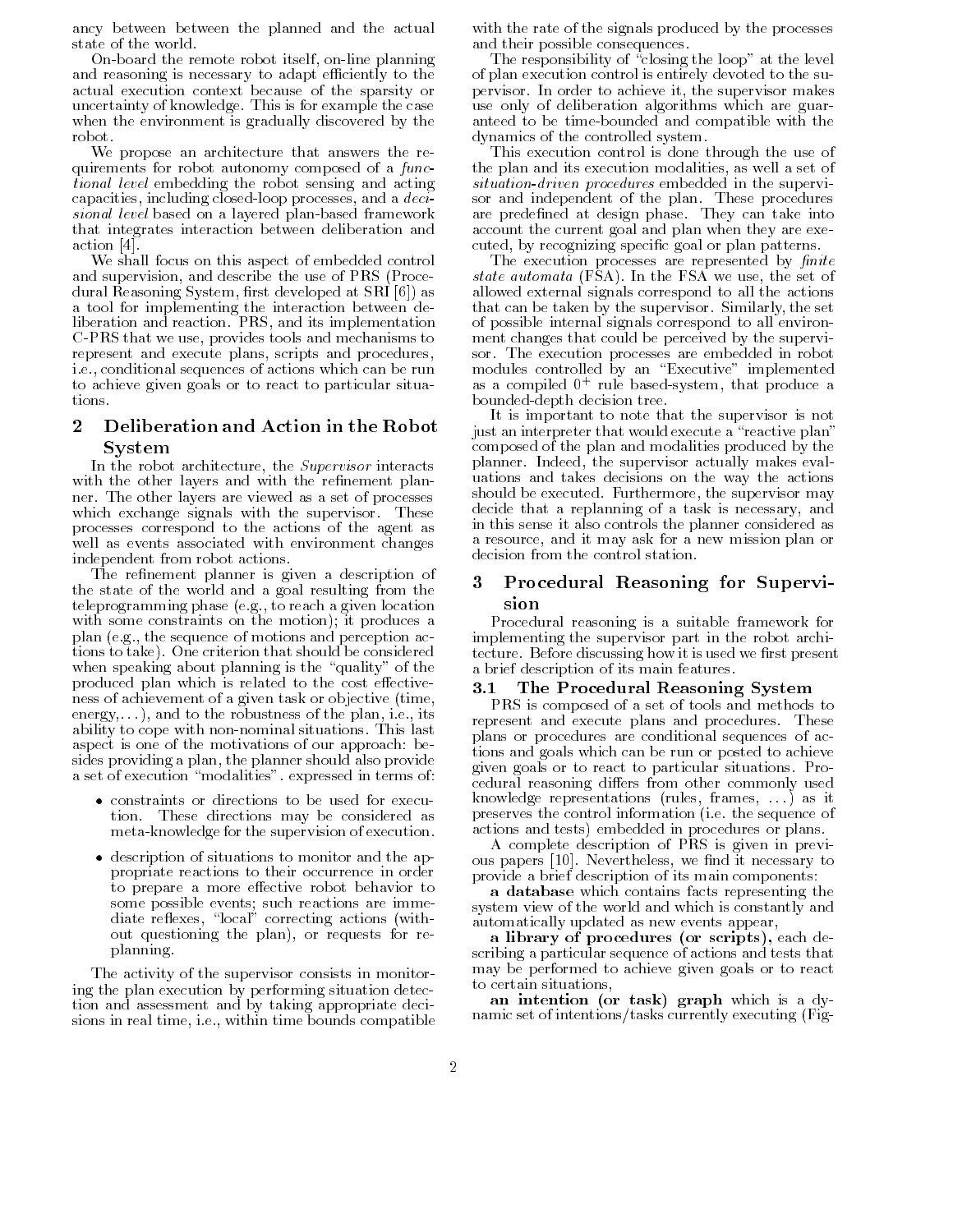Moving (ACHTEVE (TEST LRE SURV RREP)) (EQUAL RREP T)) **CTEST INVOCATION:**<br>(ACHIEVE (MOVING))  $T$   $N12$   $F$ -<br>N8 - 4  $\overline{10}$ **GCHIEVE** GREP TY CONTEXT: **FEAT:**<br>(FRAJ\_2D \$TRAJ\_2D)<br>(TRAJ\_2D \$TRAJ\_2D)<br>(OLD\_GLOBAL\_ROBOT \$OLD\_GLOBAL\_ROBOT); (ACHIEVE (LRF SURV INTERMED OK)<br>GREPLY1 QROST\_ID)  $\overline{N13}$ **GCHIEVE** (ACHIEVE (LRF\_SURV\_FINAL\_OK) GCHIEVE<sup>2</sup> .<br>INC EXEC TRAT OK \$TRAT 2D. (ACHIEVE (SE m `∣ਜ਼ \$GLOBAL\_ROBOT<br>\$OLD\_GLOBAL\_R (TEST (EQUAL REPLY NTL>> **CTEST KE** REPLY T):  $\overline{\mathsf{sTr}}$ ART -<br>|T|M4|I  $\lceil \mathsf{T} \rceil$ NS $\lceil \mathsf{F} \rceil$ 2D\_PRS \$TRAJ\_2D) GICHIEVE (PRINT\_T (ACHIEVE (GNC\_CANCEL\_TRAJ\_OK)) ACHIEVE (LRF\_SUR **DOCUMENTATION GCHIEV** (UCCEED): CACHIEVE **ICCEED** s KA executes a trajectory<br>stops the motion if obstacle<br>detected by the laser range-(ACHIEVE (COMPUTE\_END\_TRAJ\_2D\_PRS \$GLOBAL\_ROBOT<br>\$GLD\_GLOBAL\_ROBOT>) (TEST (EQUA BREPLY (ACHIEVE (GNC\_POSTER\_READ<br>\$GLOBAL\_ROBOT GNC\_POS3D))  $T$  $N9$  $F$ - 1110

Figure 2: A KA with multiple threads

ure 4 shows an example of an intention graph snapshot from a multi robot experiment performed at LAAS Intentions (or tasks) are dynamic structures which execute the intended procedures- they keep track of the state of execution of these intended procedure- and of the state of their posted subgoals

There exist various implementations of PRS: SRI e so perpendent en so en en en perpendent and the energy and present in this paper is called CPRS of the paper in the called  $\sim$ implementation of PRS in C- under Unix

## 3.1.1 KAs, Scripts and Procedures

Knowledge about how to accomplish given goals or to react to certain situations is represented in PRS by declarative procedures historically called Knowledge Areas (KAs). (See Figure 2). Each KA consists of a  $\emph{poay},$  which describes the steps of the procedure/plane, and invocation-the goal the goal the goal the goal the goal the goal the goal the goal the goal the goal the goal the goal the goal the goal the goal the goal the goal the goal the goal the goal the goal the goal the goal KA may fulll or the events to which it reacts- and a context describing under which situations the KA is applicable Together- the invocation condition and body of a KA express a declarative fact about the results and utility of performing certain sequences of actions under certain conditions  $[6]$ . Other piece of information are stored in KA such as facts to conclude or retract upon successful execution or properties which hold user-defined property/value pairs (See Figure 2).

an est are descriptions of a desired states of a desired states of a desired states of a desired state of a de associated to a behavior to reach/test this state. For example- the goal to position robot in seaarea is written  $\{$  . The season robot search search search  $\{ \}$ The goal to test (without modifying the environment) if the robot  $\texttt{robot-1}$  is in sea-area-47 is represented -TEST -position The goal to passively wait until the robot robot-1 gets in sea-area-47 is represented - WAIT - WAIT - WAIT - WAIT - WAIT - WAIT - WAIT - WAIT - WAIT - WAIT - WAIT - WAIT - WAIT - WAIT - W robot robot-1 stays in sea-area-47 while performing other actions is represented as  $\mathcal{S}$  represented -  $\mathcal{S}$  represented -  $\mathcal{S}$ 



Figure 3: PRS Interpreter



Figure 4: Partial Intention Graph Snapshot

ilarly- the goal to maintain the robot robot in sea area is represented (increased in the set of  $\mathcal{L}$ ample- the goal to follow a submarine cable while maintaining a safe distance in between another inspec tion robot could be written - (a could be written - ( a could be written -  $\sim$ cable -MAINTAIN -safedistance myself robot 

## 3.1.2 Meta-level KAs

The set of KAs in a PRS application system not only consists of procedural knowledge about a specific domanin <sub>S</sub>ee Figure – Steed Kastellander metalevel Kastell that is the state is the model pulse of provided the state  $\eta$ govern, when finished itself the use of metal the use of metals level KAs ranges from methods for choosing among multiple applicable applicable applicable applicable Kason critical resources, it is to compute the minimum of additional reasoning that can be undertaken- given the real-time constraints of the problem domain. To achieve such objectives- these metalevel Kas makes metalevel Kas makes metalevel Kas makes metalevel KAS makes use of information about Kas-is construction about Kas-is construction about Kas-is construction about Kas-is tained in the system database or in the properties slot of the Ka For example-  $\mathbb{R}^n$  , we have the Ka  $\mathbb{R}^n$  that  $\mathbb{R}^n$  is the Ka could insure that  $\mathbb{R}^n$ any procedure invoked because of an external event, such as an external fact, will be intended-.  $\blacksquare$ 

## The Interpreter

The PRS kernel interacts with its environment both through its database-in-distribution in the control of the control of the control of the control of the control of the control of the control of the control of the control of the control of the control of the control of th

 $1$  Some KAs, called action KAs, just have an external function call as a body 

<sup>&</sup>lt;sup>2</sup>This type of KA is usually required in a monitoring and control application where external events are considered more urgent than internal goals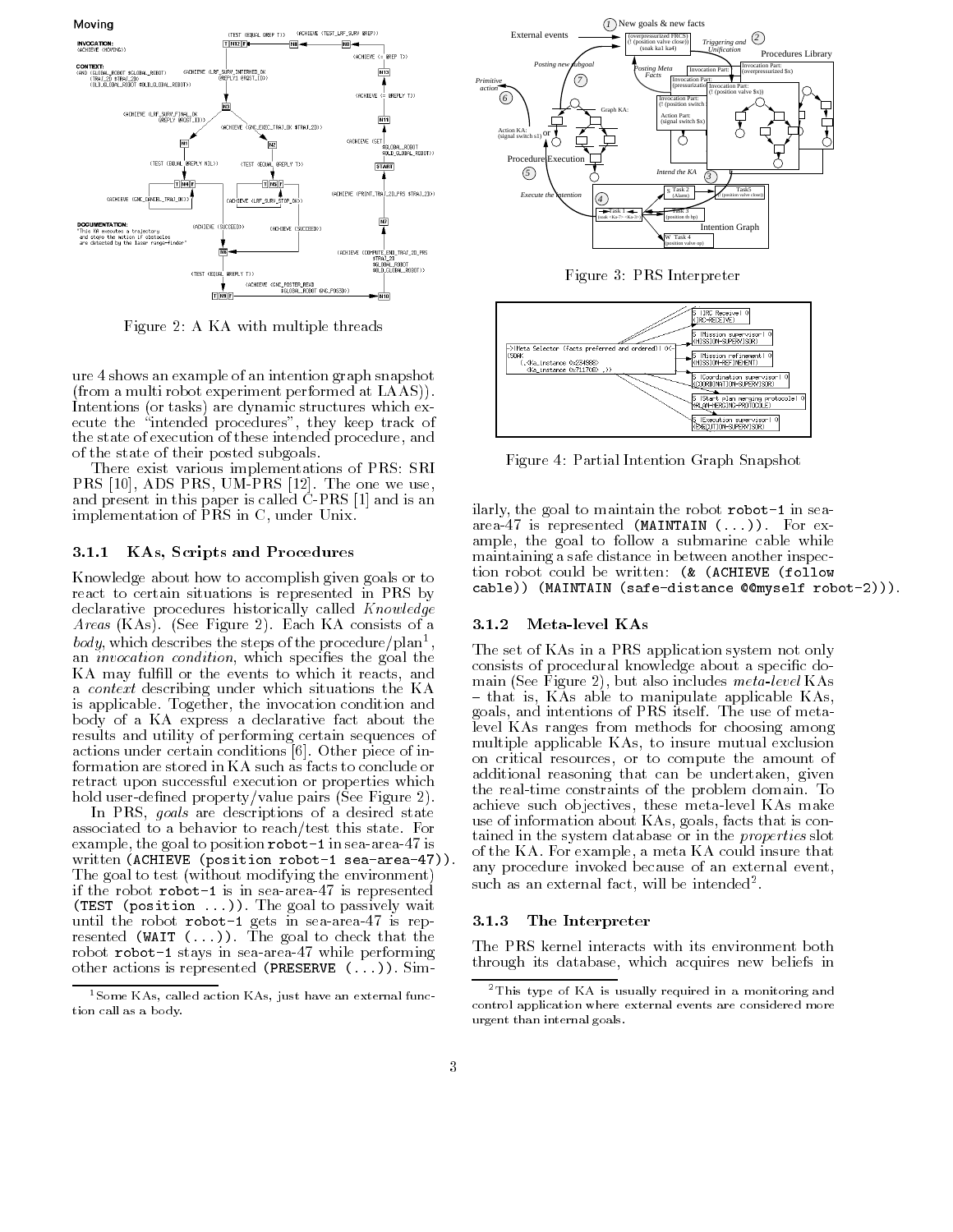response to changes in the environment- and through the actions it performs as it carries out its intentions

As shown in Figure - an interpreter manipulates these components. It receives new events (both from outside and from asserted facts and internal goals selects an appropriate KA based on these new events, goals- and system beliefs - places the selected KA on the intention graph - ( ) chooses a carrier intention tion/task among the roots of the graph  $(4)$  and finally executes one step of the active KA in the selected in tention  $(5)$ . This can result in a primitive action  $(6)$ , or the establishment of a new goal

An important part of the main loop is the one which finds applicable  $KAs$  and selects those which will be intended , by the model is composed of one of one of one of our components of our compo meta-level reasoning loop inside the main loop. The purpose of this inner loop is to determine the succes sive sets of applicable Kas-Indian applicable Kas-Indian applicable Kas-Indian applicable Kas-Indian applicable K cluded beliefs on the previous set of applicable KAs This inner loop stops whenever no applicable KA is found. This means that there exist no more criteria ie- an applicable meta procedure to select among the applicable procedures

### $3.2$  Implementation of a Supervisor using CPRS

There are a number of reasons why the PRS ap proach appears to be well suited for the implementa tion of a supervisor which satisfies the requirements of the above mentioned architecture. We shall now examine them. Some of these reasons relate to the original capabilities of the PRS and some relate to new features implemented in CPRS- the specic version we use

## 3.2.1 Partial Plan/Script Representation

In PRS- each KA is selfcontained- as it describes in which condition it is applicable and the goals it achieves. It usually contains in its "body" tests which condition the proper posting of its subgoals while leav ing to the interpreter (and the meta-level KAs) the choice of the adequate procedure to try to satisfy each posted subgoal

This is particularly well adapted to context based task refinement and to a large class of robot tasks which can be viewed as incremental. The same task corresponding to the achievement of a given goal has to be pursued for a given period of time while its con ditions change due to its own execution state or to changes in the environment state or the robot state A typical task of this type is navigation is a partially known and/or dynamic environment.

For example- in the the experiments we have per formed on mobile robot at LAAS- a number of tests and actions must be performed before the robot be gins to plan its motion Nevertheless- the choice of the motion planner used is left to the interpreter and possibly to meta-level KAs which will decide which method is the best in the current situation

## Event and Goal Driven Behavior

KAs can be triggered upon occurrence of events or posting of goals This is a key feature for implement ing a periodic monitoring through a set of situation driven procedures while refining and execution a plan as provided by the planner

A convenient way to interface the supervisor and the planner is the PRS data base. This will allow for example to express "execution modalities" as facts which will modify  $\mathbf{r}$  in the situation of the situation of the situation of the situation of the situation of the situation of the situation of the situation of the situation of the situation of the situation of the ation driven procedures installed in the supervisor

One can also make use of other mechanisms for im plementing more specific monitoring embedded in KA descriptions such guarded task execution

The KA in Figure 2 illustrates one of these mechanisms Out from node N - two threads are started- one to execute a trajectory-method and the set a monitory-method and the set a monitory-method and the set a monitor ing If the trajectory executes properly- it then stops the monitoring task which will return without modify ing the REPLY variable Otherwise- if the monitoring detects and the REPLY variable-to-the REPLY variable-to-the REPLY variable-to-the REPLY variable-to-the REPLY v able is set to nil- which leads this thread to cancel the trajectory execution

Other types of monitoring and supervision can be implemented using the WAIT- PRESERVE and MAINTAIN operators

## 3.2.3 Reasoning on robot capabilities

The meta level reasoning available under PRS pro vides a mechanism to control the PRS main loop. Currently-between reasoning is mainly used in the Katalogue reasoning in the Katalogue reasoning in the KATA was a selection part of the PRS main loop".

The meta level reasoning can be used to endow the supervisor with reasoning on robot capabilities equipment ensure mutual exclusion of the execution of incompat ible procedures- or to implement a preference on the method used to achieve a particular goal when multi ple alternatives are given- or to implement some event or procedure based priority mechanism

#### 3.2.4 Time bounded reaction

as discussed above-the substantial feature of the substantial contracts of the substantial contracts of the substantial contracts of the substantial contracts of the substantial contracts of the substantial contracts of th pervisor is its ability to react with a guaranteed time time bound compatible with the dynamics of the con trolled system

The algorithms and the main loop used in CPRS are such that the such that as such that the some reason that  $\mu$  that  $\mu$  is the such that CPRS main loop can guarantee an upper bound on reaction time (see  $[9]$ ). This upper bound is a function of the longest action of the system and of the maximum frequency of event arrival From this- the user can derive or implement other complex and ad vanced temporal properties- as priority mechanisms of the properties- as priority mechanisms of the properties nisms-de-distribution and so one of the control of the control of the control of the control of the control of

For example- using meta level KAs- it is easy to implement a mechanism which can guarantee that a KA with a particular property will be intended as root of the intention graph (therefore executed before any other KA

<sup>-</sup>However it can easily be extended to other parts of the PRS interpreter for example to react to intention graph changes or to goal failure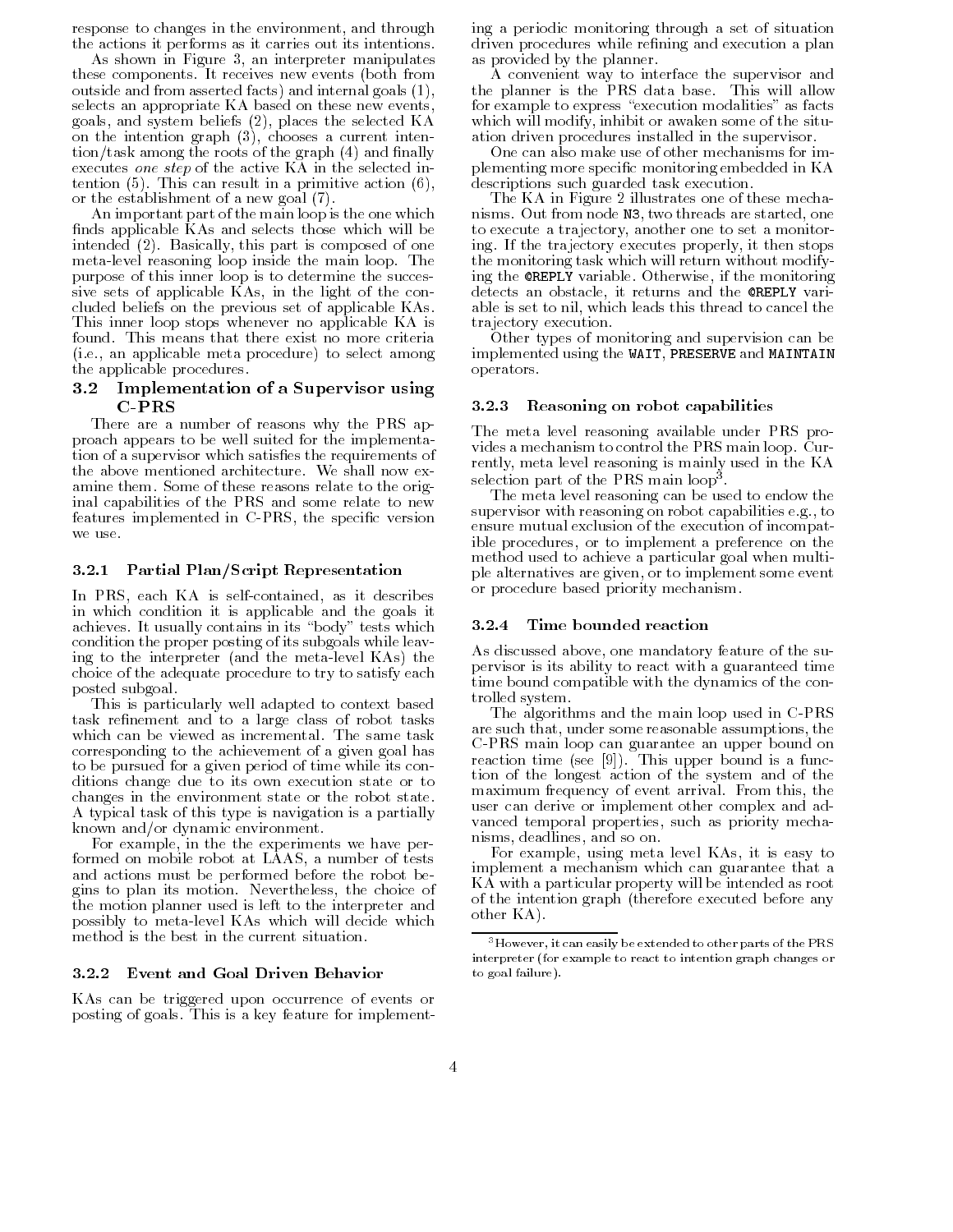## 3.2.5 Other useful C-PRS features

CPRS provides a set of features which allow its ef fective use in autonomous robot applications Besides complementary constructions which facilitate program ming eg mind and mind and and and and an programming environment-later and the contract mechanisms to allow the contract of the contract of the contract of the contract of the contract of the contract of the contract of the contract of the contract of the contract of the con its integration with other systems

A communication library (called mp-prs) has been developed which provides simple but efficient communications over Internet sockets between CPRS pro cesses and other processes It is also possible to link user C functions to the CPRS kernel which will be invoked through an action KA or when evaluating a PRS function or predicate

Another key aspect is the availability of CPRS on Unix workstations but also 680X0 or Sparc board under VxWorks enables an easy migration of the appli cation from the workstation to the robot's on-board CPUs

## 9.9 Future Developments

There are a number of developments which we think would improve the overall capabilities of CPRS to handle supervision and control of mobile robots

An important issue which remains open in the cur rent version of CPRS is the ability to execute a sub set of the loaded KAs with a guaranteed bound on their execution time. This could be achieved using compilation techniques similar to the ones used in KHEOPS [0], a U tule based-system, that produce a bounded-depth decision tree or using situated auto the such as in the such as in Responsive to the such as in Responsive to the such as in Responsive to the s

Another point which appears critical in the two mentioned applications is the ability to handle errors at the "procedure" level. We could implement in C-PRS some kind of error handling mechanism on procedures Each procedure would then have a number of error handlers which trigger under specified conditions or with particular signals. These handlers could be implemented using the internal mechanisms currently used by the PRESERVE and the MAINTAIN operators.

 $\mathcal{L}$  that the notion of activity-that that the notion of activity-the notion of activity-the notion of activity-the notion of activity-the notion of activity-the notion of activity-the notion of activity-the notion of corresponds to task under execution-to-tasks under execution-tasks under execution-tasks under the security of or less present in the intentiontask concept- must be further developed to be easily handled by the user [4]. The activity tree is an important representation level in mobile robot control as it allows to send events or signals to activities and propagate them to its children This notion would improve the control mechanism be cause it represents more accurately the status of the robot execution tasks

### $\overline{4}$ Related Work

The earliest work on procedural reasoning is the study performed by Georgeff  $et$  al at SRI and described in [7]. One of the major criticisms one can make to this study is that it never reached a point where a real robot ran under the control of SRI PRS For various reasons- but mainly performances- the pro cedures were ran with a robot simulator. Moreover, the version of SRI PRS used at that time lacked many of the functionalities which now make an implemen tation such as CPRS better suited for this type of application

More recently- other research laboratories have found interest in using the PRS approach for mobile robot applications In a state and the authors describe an implementation of the authors describe an implementation of mentation of procedural reasoning (called UM-PRS) to control an outdoor environment vehicle

A well known architectural paradigm for robot con the contractually definition of  $\mathcal{H}$  is not actually actually actually actually actually actually actually actually actually actually actually actually actually actually actually actually actually actually actually ac system, set enthred nather a guidelines and mechanisms. for implementing hierarchical control systems

architecture-autonomous robot autonomous robot au control was also proposed by R Simmons (201) 2011 architecture features several properties that we find in the one presented as a open the same school aboveof thought" of integrating deliberation and reactivity, as opposed to behavior-based approaches which are rather event-driven  $[3]$ . TCA is based on a central control that handles several classes of messages exchanged with specific modules. It manipulates a task tree similar in a way to the intention graph in PRS TCA also includes explicit temporal constraints on tasks One important difference with the PRS approach is that the execution of a keys of question at a color step-process. respect to the content of the database. This is a powerful feature for easy and incremental programming and for adapting the execution to the context

### Conclusion 5

We presented in this paper a generic architecture for intervention robots Mission planning and telepro gramming takes place on a Ground station-between the control on a Ground stationto the conomous execution-dimension-dimension-dimension-dimension-dimension-dimension-dimension-dimension-dimensioncarried out by the remote robot The robot control system is composed of a a decisional level and a func tional level based on a distinction between decision based on global and abstract representations and com putations on low level numerical representations The decisional level is composed of a planner-supervisor pair to ensure a deliberative and reactive behavior The supervisor makes use of procedural representa tions for plan executions and goal renewed the purpose  $\mathcal{L}$ sues goal-directed tasks while being responsive to changing patterns of events in bounded time The use of PRS to implement the supervisory part was detailed and its critical features presented. Work on refining this architecture and improving some features in PRS is on-going to better suit control and supervision of autonomous intervention mobile robots

## References

- ACS Technologies CPRS Development Environ ment Manual. ACS Technologies, 5, Place du Village d'American de la Berlin de Meridian de la Berlin France, 1992-1994.
- $\mathcal{A}$  . Just H G McCain and R Lumian and R Lumian and R Lumian and R Lumian and R Lumian and R Lumian and R Lumian and R Lumian and R Lumian and R Lumian and R Lumian and R Lumian and R Lumian and R Lumian and R Lumian NASA/NSB Standard Reference Model for Telerobot Control System Architecture (NASREM). Technical Report NSB Technical Note 1235, National Bureau of Standards and the standards of the standards and the standards of the standards of the standards of the standard
- - R A Brooks A robust layered control system for a mobile robot. IEEE Journal of Robotics and Automation, April 1986.